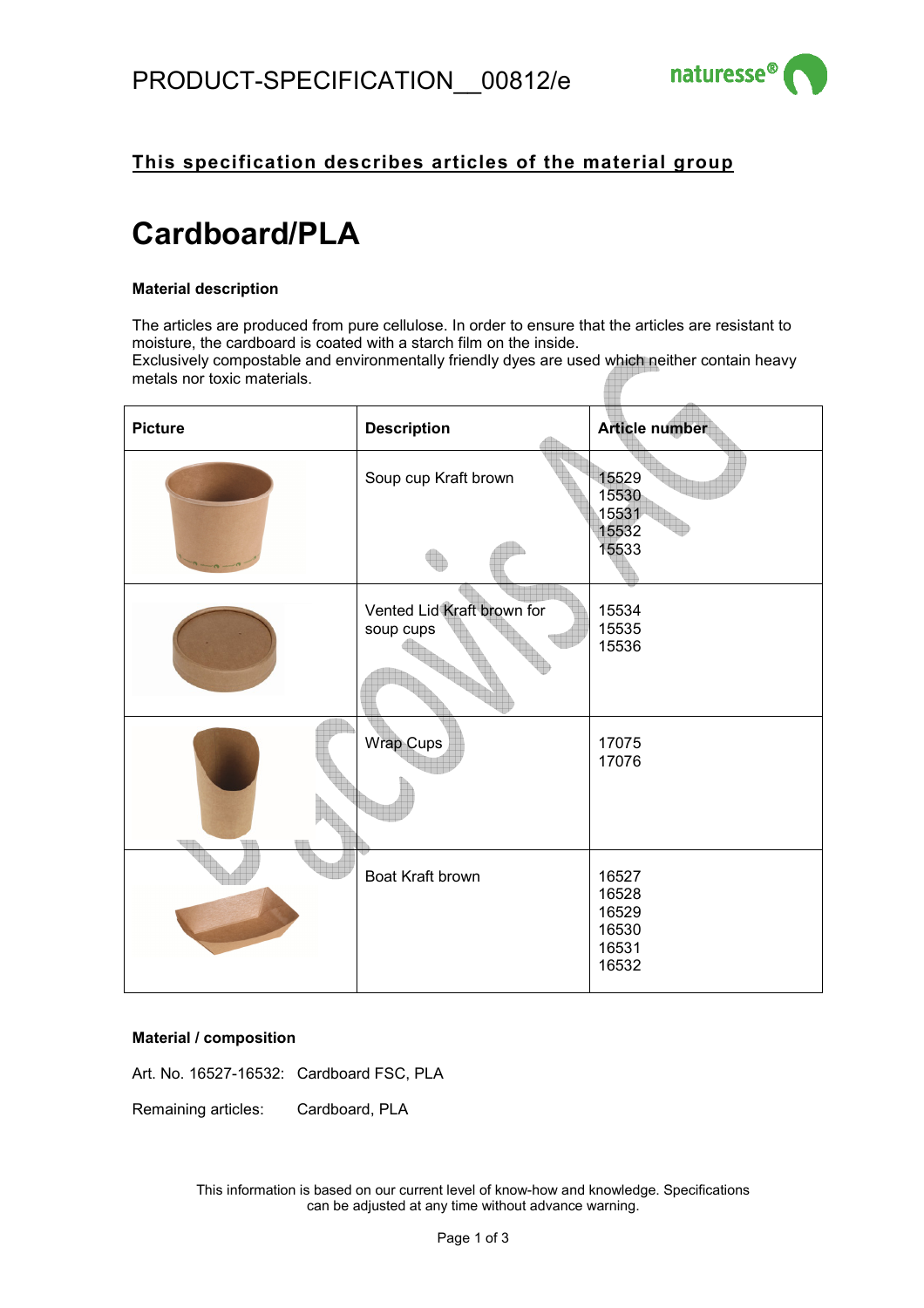

### **Storage**

Storage temperature: ambient Relative humidity: dry

## **Purpose of use**

Types of food to be in contact with the material:

 $\boxtimes$  all types of food

Applications for vented lids Kraft brown for soup cups article numbers 15534-15536:

 $\boxtimes$  Heating to 70  $\degree$  C up to 2h

 $\boxtimes$  Single use

Applications for the remaining articles:

 $\boxtimes$  Heating to 70 ° C up to 2h

- $\boxtimes$  Suitable for the microwave: max 100°C up to 5 minutes
- $\boxtimes$  Single use

# **Declaration of compliance**

These articles meet the following regulations and are suitable for direct contact with food :

☒ **Regulation (EC) No 2023/2006** on good manufacturing practice for materials and articles intended to come into contact with food

☒ **Regulation (EC) No 1935/2004** on materials and articles intended to come into contact with food and

☒ **Regulation (EU) No 10/2011** on plastic materials and articles intended to come into contact with food. And subsequent amendments until the date of the test report.

☒ **SR 817.023.21** The Swiss Ordinance on Materials and Articles in Contact with Food

#### **Overall migration soup and wrap cup**

Tested under the following conditions (SQTS 2016L35599):

| <b>Simulant</b>                                    | Time | Temperature    |
|----------------------------------------------------|------|----------------|
| $\boxtimes$ A : Ethanol 10% (v/v)                  | 2h   | $70^{\circ}$ C |
| $\boxtimes$ B: Acetic acid 3% (v/v)                | 2h   | 70°C           |
| $\boxtimes$ D2: Vegetable oil                      | 2h   | $70^{\circ}$ C |
| $\boxtimes$ Alternative simulant Ethanol 95% (v/v) | 2h   | $70^{\circ}$ C |

The global migration values are below the limit of 10 mg/dm² or 60 mg/kg.

This information is based on our current level of know-how and knowledge. Specifications can be adjusted at any time without advance warning.